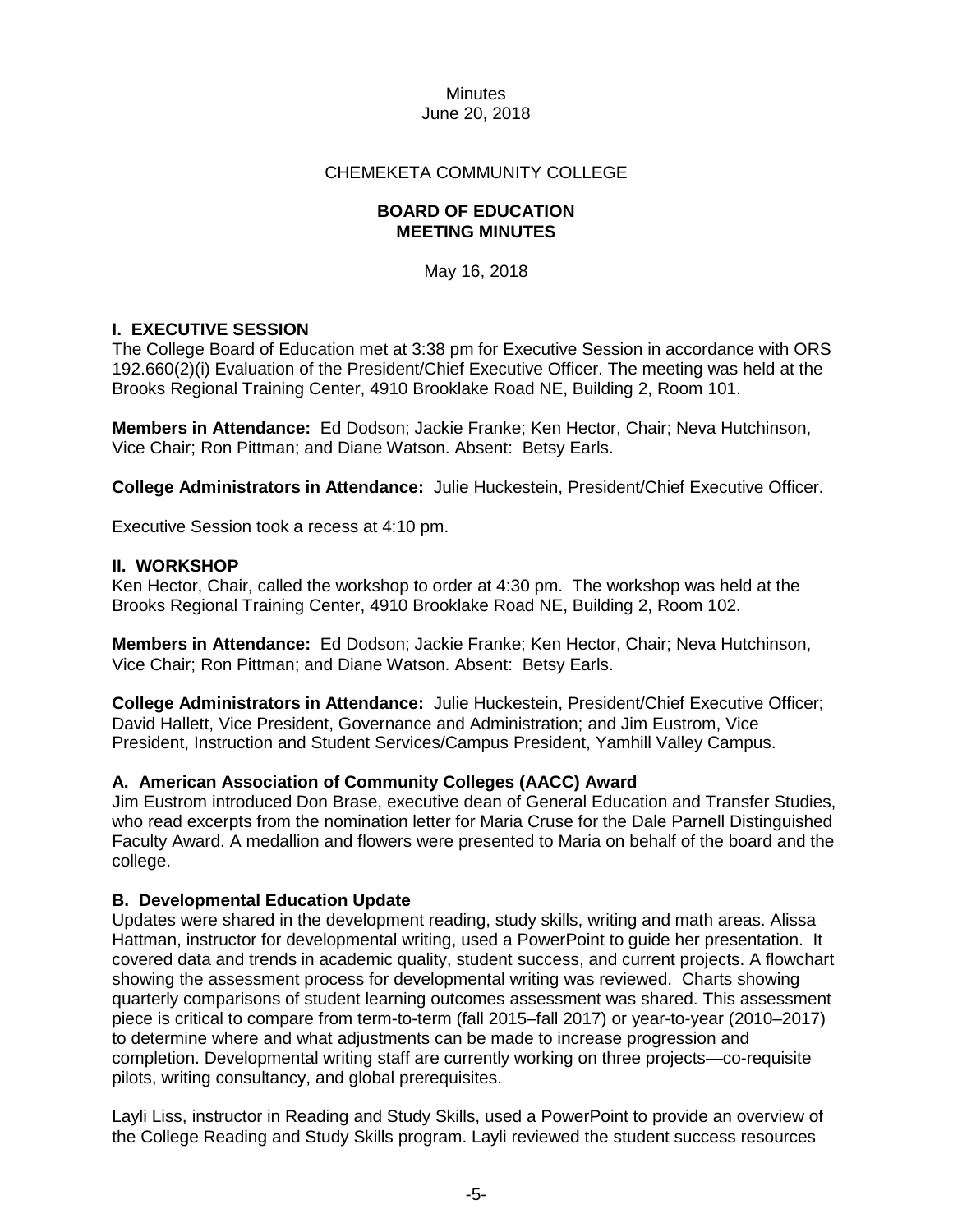Meeting Minutes Chemeketa Board of Education May 16, 2018 Page 2

available to students including the Study Skills Center and study skills "consultants," early alert, and "intrusive" support. In 2008, faculty started to do an end-of-course assessment for developmental reading (RD080 and RD090) and transfer level reading (RD115). As a result, in the two developmental reading courses, emphasis is placed on understanding and applying an academic reading process in the reading courses. For transfer reading, understand, apply, analyze, and metacognition (if students do not understand what is read, techniques to use to help comprehension) are the main focus. Curriculum goals were shared in the developmental and transfer level reading and study skills coursework. Since fall 2016, reading course materials are under \$40 thanks to faculty who have created course packets and use open educational resources. Other collaborations include AVID for higher education support, Study Skills and Tutoring Center resources, and FYE105.

Michael Milhausen, dean of Science, Math, Engineering and Computer Science used a PowerPoint to share an overview of the four courses in the main math pathway (MTH020, MTH060, MTH070, and MTH095), program initiatives, alternate state math pathway, the essential elements of the Emporium Model (from the National Center for Academic Transformation), and the essential elements of the Chemeketa Math Lab. Bar charts were reviewed to show a four-year comparison (2012–2015) of the four math courses in passing grades, enrollment, and Salem campus and online passing grades. Math initiatives and pilots include following a cohort of students from the TRiO/CAMP/CCP programs in the MTH070 through MTH111 sequence; a completion bridge course to provide students on the edge of passing some extra time to focus on what the student is missing to complete the course; and multiple measures to determine proper placement in developmental math courses.

Other developmental education and math staff and faculty in the audience were acknowledged—Abby Hoffar, Chris Kato, Laura Leon-Cipriano, Adam Mennig, Aspen Padilla, and Wayne Barber. The board thanked Alissa, Layli, and Michael for their presentations.

The workshop ended at 6 pm, and a recess was taken.

#### **III. A. EXECUTIVE SESSION**

Executive Session was reconvened at 5:41 pm at the Brooks Regional Training Center, 4910 Brooklake Road NE, Building 2, Room 101. Executive Session was held in accordance with ORS 192.660(2)(e) real property.

**Members in Attendance:** Ed Dodson; Jackie Franke; Ken Hector, Chair; Neva Hutchinson, Vice Chair; Ron Pittman; and Diane Watson. Absent: Betsy Earls.

**College Administrators in Attendance:** Julie Huckestein, President/Chief Executive Officer; David Hallett, Vice President, Governance and Administration; and Jim Eustrom, Vice President, Instruction and Student Services/Campus President, Yamhill Valley Campus.

Executive Session ended at 6:40 pm.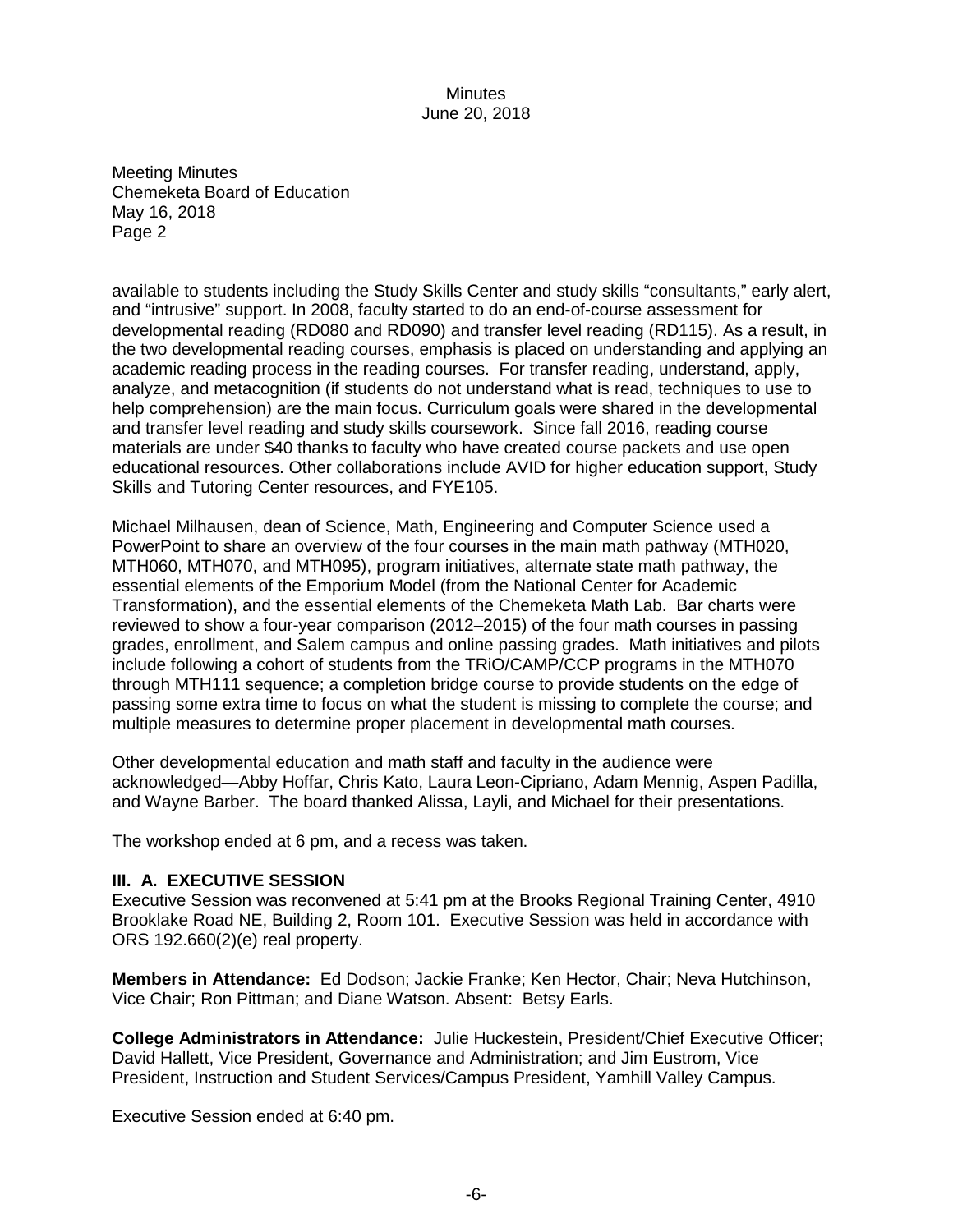Meeting Minutes Chemeketa Board of Education May 16, 2018 Page 3

## **III. B. ADMINISTRATION UPDATES**

Open session was reconvened at 6:41 pm. Updates were shared or discussed with the board on board chair and vice chair; visits to district school board meetings; board calendar preview; OCCA board summer training; snapshots of Oregon Higher Education institutions; the Aspen award; Title IV recertification; Western Oregon University (WOU) at the Center for Business & Industry; WOU transfer pathways; Office of Civil Rights update; Marketing and Public Relations update; and board agenda preview.

A recess was taken at 6:55 pm.

## **IV. REGULAR SESSION**

#### **A. CALL TO ORDER**

Ken Hector, Chair, reconvened the board meeting at 7 pm. The meeting was held at the Brooks Regional Training Center, 4910 Brooklake Road NE, Building 2, Room 102.

#### **B. PLEDGE OF ALLEGIANCE**

Ken Hector led the group in the Pledge of Allegiance.

#### **C. ROLL CALL**

**Members in Attendance:** Ed Dodson; Betsy Earls; Jackie Franke; Ken Hector, Chair; Neva Hutchinson, Vice Chair; Ron Pittman; and Diane Watson.

**College Administrators in Attendance:** Julie Huckestein, President/Chief Executive Officer; David Hallett, Vice President, Governance and Administration; and Jim Eustrom, Vice President, Instruction and Student Services/Campus President, Yamhill Valley.

**Board Representatives in Attendance**: Terry Rohse, Chemeketa Classified Association; Justus Ballard, Chemeketa Faculty Association; and Allison Stewart Hull, Chemeketa Exempt Association.

#### **D. COMMENTS FROM THE AUDIENCE**

None were heard.

#### **E. PUBLIC HEARING ON PROPOSED BUDGET**

Ken Hector opened the public hearing to hear testimony on the proposed budget. No public testimony was given regarding the proposed budget for 2018–2019. The public hearing was closed.

### **F. APPROVAL OF MINUTES**

Jackie Franke moved and Diane Watson seconded a motion to approve the Budget Committee and regular board meeting minutes of April 18, 2018.

The motion CARRIED.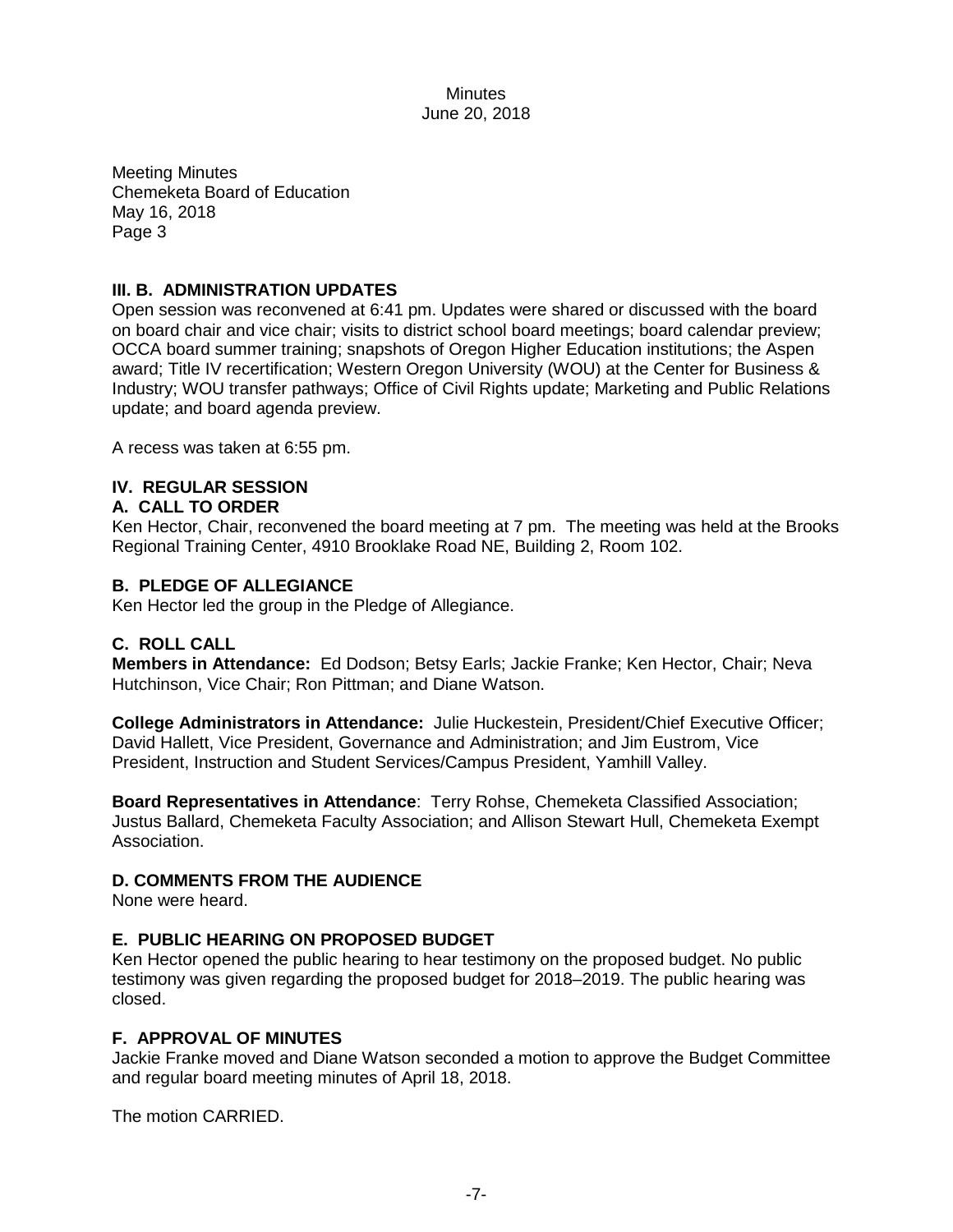Meeting Minutes Chemeketa Board of Education May 16, 2018 Page 4

### **G. SEPARATE ACTION**

Retirement resolutions for Michele E. Paulson, No. 17-18-21; Robin Gilley, No. 17-18-22; Sally C. Jasper, No. 17-18-23; Christine A. Linder, No. 17-18-24; Joyce A. Park, No.17-18-25; and Guinne L. Muir, No.17-18-26, were read by board members.

Ron Pittman moved and Jackie Franke seconded a motion to approve the retirement resolutions.

The motion CARRIED.

Sally Jasper, Joyce Park, and Guinne Muir were in attendance and they were presented with their framed resolution and were congratulated and thanked for their years of dedicated service to the college.

### **H. REPORTS**

#### **Reports from the Association**

Isaac Acosta was ill and could not attend the meeting; the ASC report stands as written. Justus Ballard reported the faculty association report stands as written. Terry Rohse made one addition to his written report. The classified board made personal donations that totaled \$150 and purchased a drawing by Marjorie Ferry, retired faculty member, at the Student Art Show. Allison Stewart Hull said the exempt association report stands as written.

#### **Reports from the College Board of Education**

Ed Dodson attended the Mid-Willamette Education Council (MWEC) meeting, a Student Success Oversight Committee meeting, the Oregon Community College Association (OCCA) All-Oregon Academic Team luncheon, a number of Storm women softball games, the Affordable Learning recognition, Chemeketa Center for Business & Industry (CCBI) Small Business Celebration, St. Joseph's fund raiser in Mt. Angel, employee retirement celebration, Cooperative Work Experience (CWE) employer appreciation lunch, Student Art Show, SEDCOR Economic Forum, Yamhill Valley STARS celebration, and the Emergency Services open house.

Ron Pittman met with Paul Davis and Danielle Hoffman to hear updates about Yamhill Valley Campus (YVC) and attended the YVC STARS reception. Ron invited everyone to attend the UFO Festival on Saturday, May 19; the parade starts at 2 pm and the YVC Campus, again, has a float and hope to continue their winning streak.

Jackie Franke attended the Marion-Polk-Yamhill Foster Parent Association annual meeting, St. Joseph's Shelter annual dinner, the employee retirement celebration, a Department of Human Services Foster Parent Appreciation event, and the Student Art Show. Jackie also joined Neva and Julie at the Salem-Keizer School District board meeting and shared information on the number of high school students who participated in College Credit Now, Oregon Promise, and Chemeketa Scholars and how much money was saved.

Diane Watson attended a Keizer Chamber event where Mayor Cathy Clark gave a state of the city address, North Santiam Chamber community awards, the American Association of Women in Community College (AAWCC) luncheon, the Foundation STARS recognition at the Broadway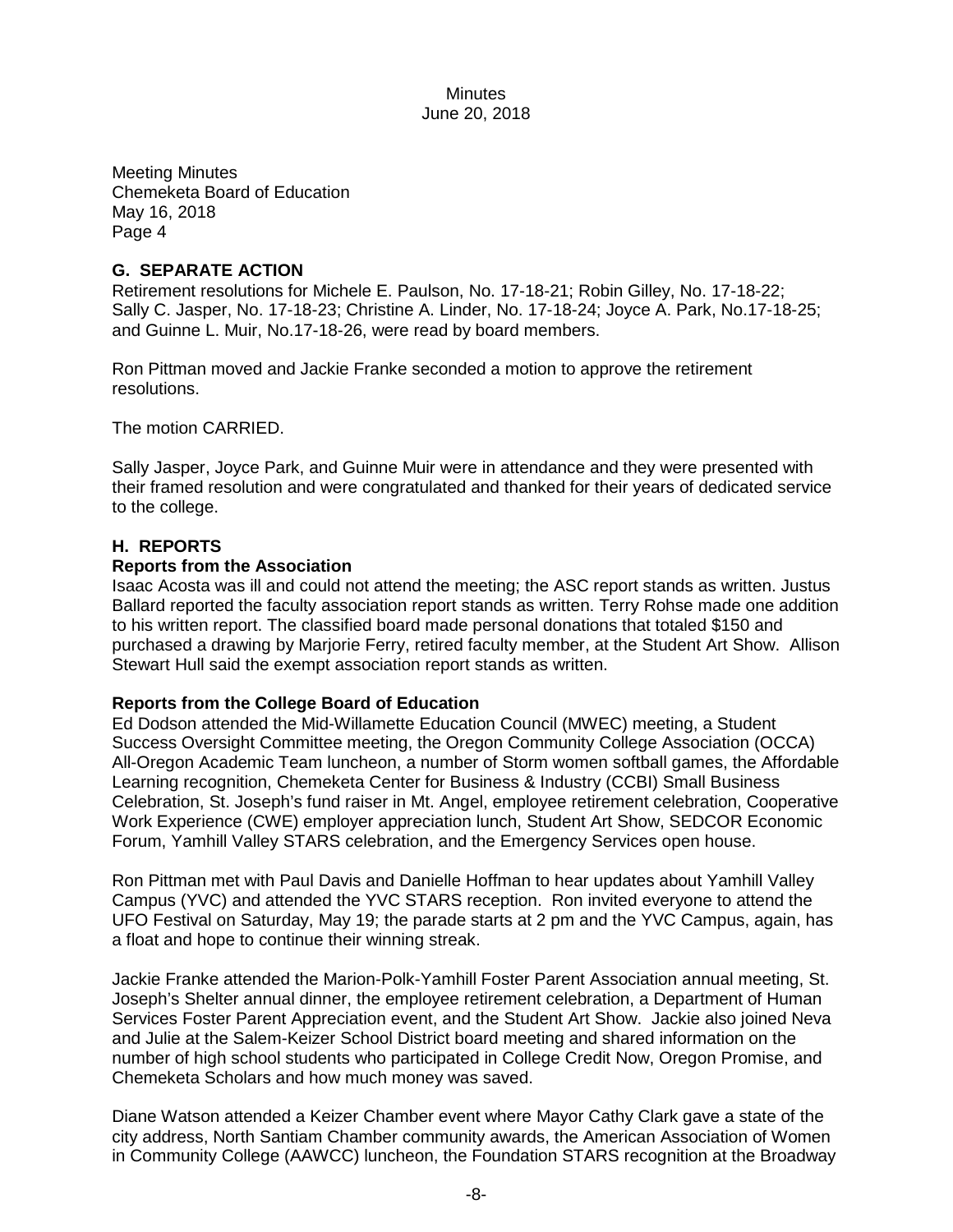Meeting Minutes Chemeketa Board of Education May 16, 2018 Page 5

Commons, the Affordable Learning celebration, employee retirement celebration, the CWE employer appreciation lunch, and the Talent Summit in Portland.

Neva Hutchinson attended the OCCA All-Oregon Academic team luncheon, North Santiam Chamber community awards, Affordable Learning ceremony, Small Business Management graduate luncheon, employee retirement celebration, SEDCOR Oregon Economic Forum, Oregon Talent Summit, Foundation STARS reception at YVC, the Salem-Keizer District board meeting, and the Emergency Services open house.

Betsy Earls attended meetings with the Dallas Chamber, Independence-Monmouth Chamber, West Salem Rotary, and three Oregon Business Plan meetings.

Ken Hector attended the Foundation STARS recognition in Salem, Affordable Learning celebration, Small Business Management celebration at CCBI, employee retirement reception, and two meetings of the Silverton Chamber Business Group. Ken also participated in a monthly Association of Community College Trustees (ACCT) Public Policy and Advocacy conference call and made a presentation to the Cascade School District board with Johnny Mack. Lastly, the annual Silverton Pet Parade will be held this Saturday, May 19, at 10 am in Silverton, and Ken invited everyone to attend.

#### **Reports from the Administration**

Jim Eustrom reported the seven public universities and 17 community colleges have begun working on a unified state transfer agreement. Chemeketa is the only institution that has a faculty member or administrator on each of the program/discipline areas—Wynn Cudmore, Biology; Eva Payne, English; Karen Edwards, Business; and Cecelia Monto, Education.

#### **I. INFORMATION**

#### **Annual Graduation Exercises**

Heather Misener, graduation coordinator, reported the 62nd commencement is scheduled for Friday, June 16, 6 pm, at the Pavilion at the Oregon State Fairgrounds. Board members were asked to arrive by 5:30 pm to get gowned and to line up for the processional. The aftergraduation celebration for employees and board members will be held at the Floral Building, located behind Columbia Hall.

#### **Regional High School Math Contest**

Wayne Barber said the written report gives details about the annual math contest that was held on April 12. He shared the background and purpose of the math contest and said there is still excitement and good participation from area high schools. Silverton High School won the relay. Wayne thanked the board and the college administration for their support; math faculty who developed the questions, tests, and estimation problems; Visual Communications students who designed the t-shirts; and college staff who volunteered to help make the event a success. The math relay was moved to the gym this year, which was a good move since it rained. Next year's date has already been set for Friday, April 12, 2019.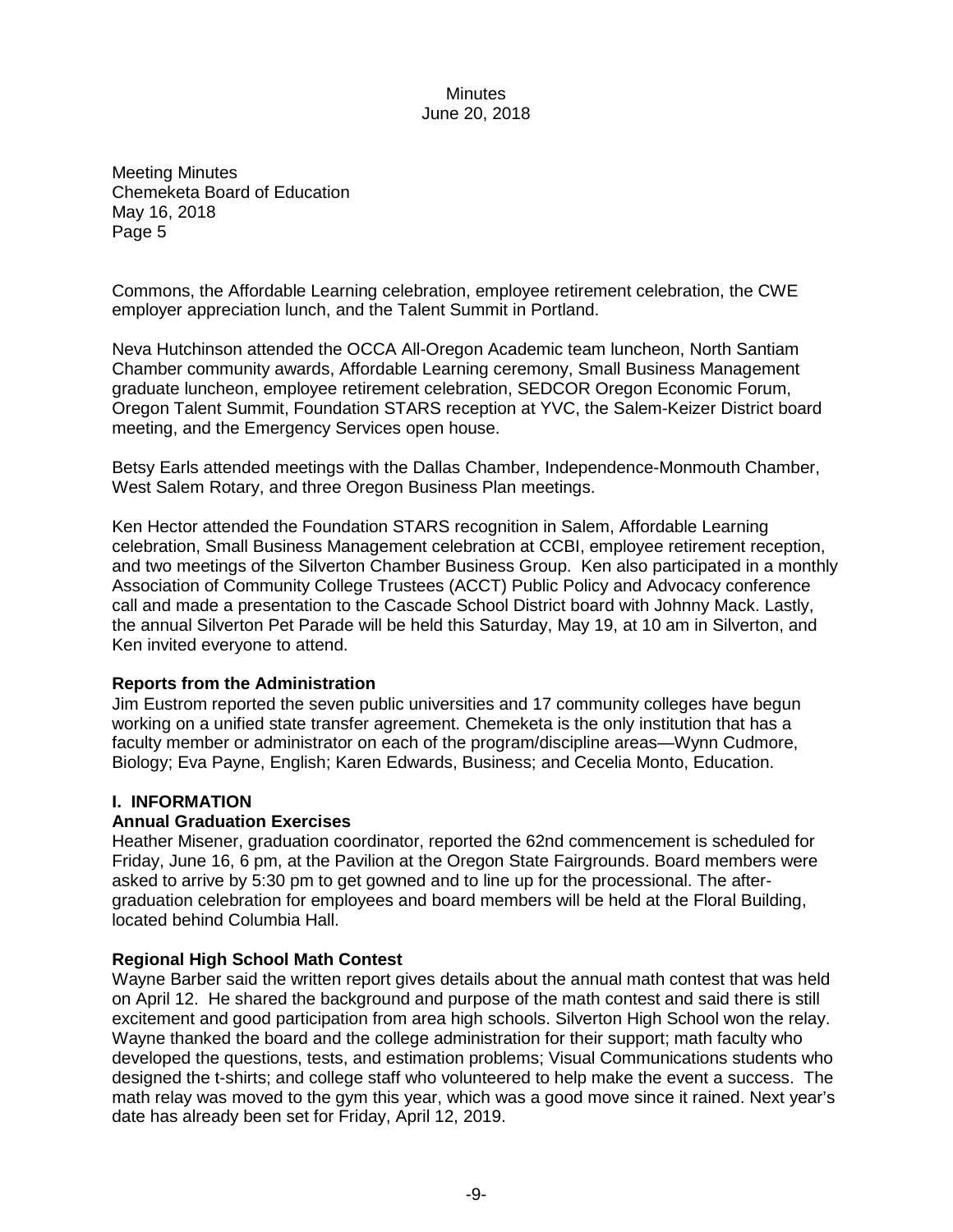Meeting Minutes Chemeketa Board of Education May 16, 2018 Page 6

## **College Policies #1730, Grants–Special, State, and Federal Programs; #6610, College Bookstore; and #7210, College-Support Organizations**

Rebecca Hillyer presented three policies that were reviewed by the President's Advisory Council. These policies will be brought back in June for board action.

### **College Policies #4020, Academic Calendar; #4075, Credit Hour Policy; and #4090, Charter School Sponsorship Language**

Jim Eustrom presented three policies that were reviewed by the Academic Standards Advisory Council. For Policy 4090, the legislative bill has sunsetted so it will be deleted. Ed Dodson asked if students can challenge courses. Melissa Frey said a number of challenge exams are available and course substitutions can be made if approved by their advisor. Diane Watson asked if there is a reduced cost for challenge exams. Melissa said students must pay the tuition, but they are not charged the universal fee

## **Suspension of Networking Technology Essentials Certificate of Completion**

Jim Eustrom reported that due to low enrollment and recommendation by the Electronics Advisory Committee, the college proposed suspending the Networking Technology Essentials Certificate. Board Action will be requested next month.

## **Affirmative Action Annual Report**

Alice Sprague, Human Resources (HR), and Linda Herrera, Diversity and Equity director, shared the annual Affirmative Action report. In addition to the statistics in the board packet, a PowerPoint with a handout showing workforce statistics for 2016 compared to 2017 and pie charts of student profiles for fall 2016 compared to fall 2017 was provided. Alice and Linda walked through the charts and comparisons and answered questions.

Table 1 – Affirmative Action Job Category Examples

Table 2 – Chemeketa Workforce Statistics comparing employee job categories, minorities, and females from 2016 to 2017

Table 3 – Chemeketa Workforce Statistics comparing employee job categories and selfdisclosed veterans from 2016 to 2017

Table 4 – Chemeketa Salaried Workforce Utilization Analysis from 2016 to 2017

Table 5 – Chemeketa Salaried Workforce Comparison of employee job categories of minorities and female for 2016 to 2017

Table 6 – Minority and Female Demographics comparison for 2016 and 2017

Table 7 – Recruitment and Applicant Flow by employee category for 2016 and 2017

Table 8 – Recruitment and Selection Patterns for the last ten years (2007–2017)

Recruitment and retention initiatives for creating a culture of inclusion included New Employee Orientation, an Employee Development Certificate, professional development opportunities, diverse advertising menu, recruitment fairs and outreach to diverse groups, and hiring guidelines for all salaried positions.

**Classified; Exempt; Faculty; Hourly, Part-time/Temporary; Part-time (Adjunct) Faculty Bargaining and Part-time (Adjunct) Non-Bargaining Salary Schedule for 2017–2018** Alice Sprague reported salary table adjustments have been made based on negotiated bargaining agreements. However, negotiations are still in progress with the classified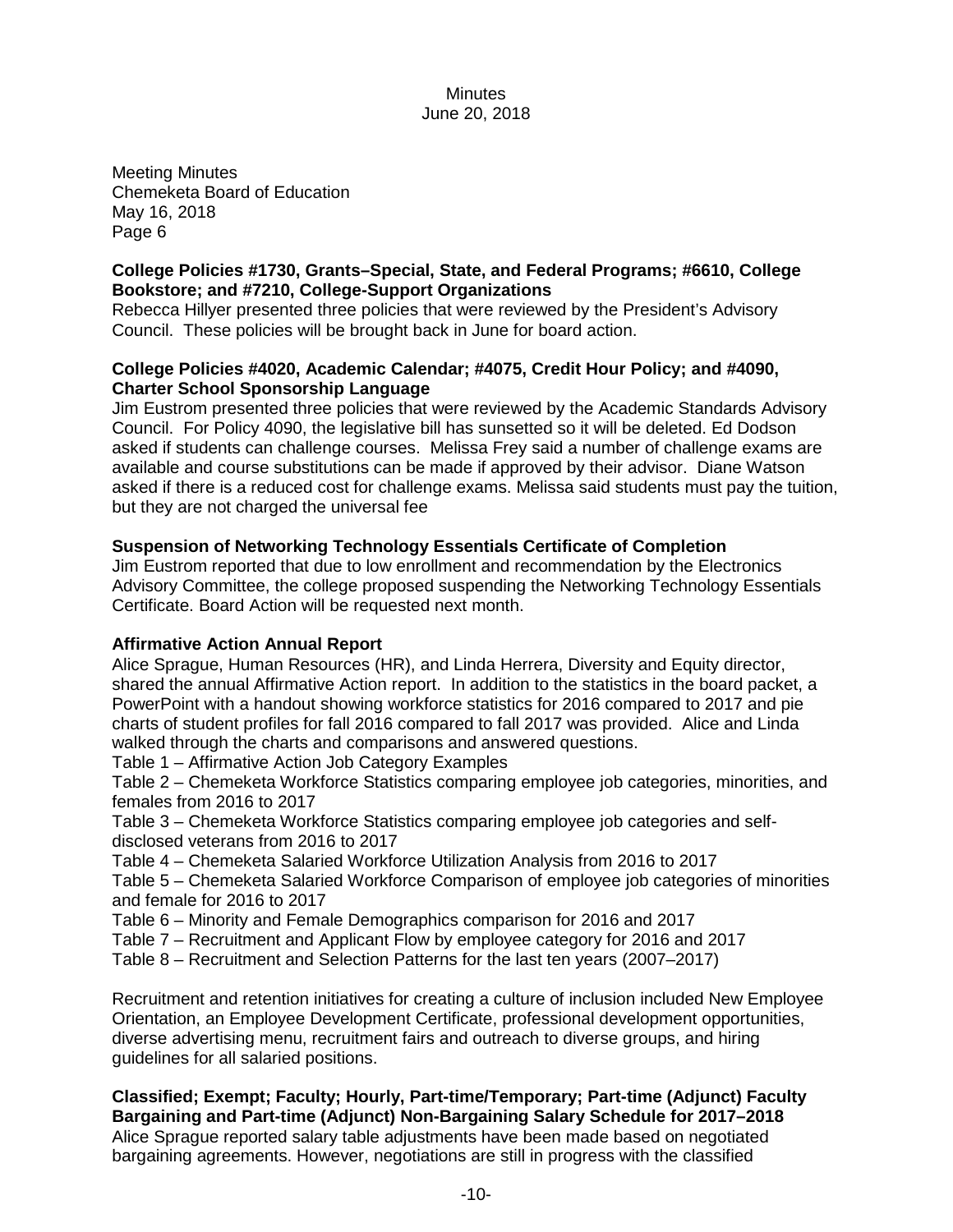Meeting Minutes Chemeketa Board of Education May 16, 2018 Page 7

Association, so the classified salary schedule may change. Board approval will be requested in June.

## **Summer Bridge Programs 2018**

Johnny Mack and Manuel Guerra, executive deans for Career and Technical Education and Student Learning Resources, respectively, shared four summer programs that will bring over 300 high school students to the Salem Campus. This includes Adventures in Technology funded by a STEM grant; the Migrant Program Career Exploration in collaboration with Salem-Keizer school district; Summer Melt funded by the Higher Education Coordinating Commission (HECC); and the AVID Summer Bridge.

#### **Building Inspector Certificate**

Glen Miller, director of the Polk Center, shared a short video about the two-year Building Inspection program featuring alumni who had gone through the program. Using a PowerPoint presentation, Glen shared industry and employment data, a description and term-by-term course listing, certifications that can be earned after completion of the certificate program, and the student costs. Questions were asked if this program would be available for veteran benefits, and why there are no writing and communication skills classes. Ryan West, financial aid director, said he would find out and let the board know about veteran benefits; writing and communication skills will be embedded in the core courses. Board action will be requested next month.

## **J. STANDARD REPORTS**

#### **Personnel Report**

David Hallett thanked Alice Sprague, Linda Herrera, and the Human Resources staff for putting together the Affirmative Action report. The Personnel Report stands as written.

#### **Budget Status Report**

Miriam Scharer referred to the Statement of Resources and Expenditures. Miriam reported tuition and fees are below what was projected; however, the unanticipated timber taxes will help offset tuition revenue. Also, the fifth state payment was received and will be carried over to the 2018–2019 fiscal year. The budget status report reflects all retroactive adjustments as a result of the faculty contract ratification, and there is a deficit in part-time faculty salaries. However, these will be covered by the balance in the faculty salaries line item. In the Status of Investments report, the interest rate has increased to 2.10 percent.

Miriam drew attention to the green sheet for Action item No. 8, Approval of Communication Access Cart and Typewell Services Contract Award. Two contracts were awarded for this service—QuickCaption, Inc., from Riverside, California; and Karasch & Associates from West Chester, Pennsylvania, for an estimated combined value not to exceed \$400,000 and not to exceed five years. Ken Hector asked that bids be listed on future contract award reports.

#### **Capital Projects Report**

Rory Alvarez said the report stands as written. He noted the contractor for the soccer field met the delay and is again on track along with the softball field.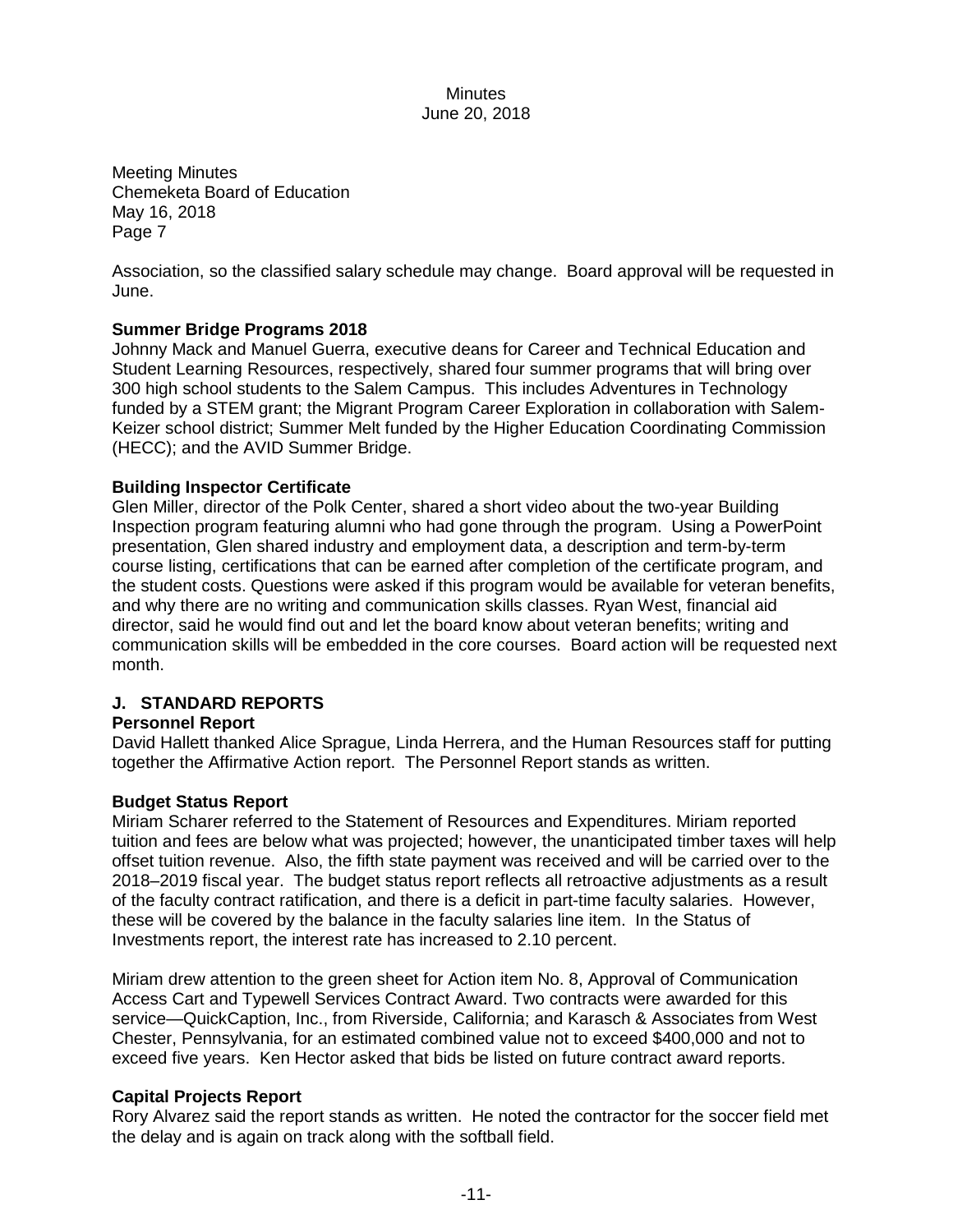Meeting Minutes Chemeketa Board of Education May 16, 2018 Page 8

## **Winter Term Enrollment Report**

Fauzi Naas, director of Institutional Research, reviewed the headcount and FTE tables and charts. Winter reimbursable FTE was down 1.2 percent from last winter and unduplicated headcount was down 1.6 percent; year-to-date reimbursable FTE was down 3.9 percent and year-to-date unduplicated headcount was down 7 percent.

### **Student Success Data Points**

Using a PowerPoint presentation, Fauzi reviewed the results of the New Student Engagement Survey that was done fall term 2017. The survey was done for brand new students, mostly high school graduates, after the third week of fall term. A total of 2,733 full- and part-time students were surveyed, 417 responded, for a 15.3 percent response rate. Data was shared on age, race/ethnicity, primary current education goal, satisfaction with services in the areas of financial aid, enrollment services, advising, information sharing and communication, and study skills and habits. Another survey is being done this spring for continuing students, and results will be shared at the board work session in September.

### **Recognition Report**

Julie Huckestein acknowledged all the employees in the written report. Julie added the college won a bronze award for the best college in the *Statesman Journal* Best of the Mid-Valley. Willamette was the gold recipient; Oregon State University was the silver recipient.

## **K. ACTION**

Ron Pittman moved and Betsy Earls seconded a motion to approve consent calendar items No. 1–9:

- 1. Approval of College Policies #2510, Sustainability; #7030, Providing Services Across the District; and #7110, Communications [17-18-147]
- 2. Approval of College Policy #5310, Student Financial Aid [17-18-148]
- 3. Approval of Budget Committee Member Selection Process for Vacancies in Zone 1 and Zone 5 for 2018–2021 [17-18-149]
- 4. Approval of Proposed Schedule of College Board of Education Meetings for 2018–2019 [17-18-150]
- 5. Approval of Presidential Evaluation Process [17-18-151]
- 6. Approval of Wine Hospitality Operations Certificate [17-18-152]
- 7. Approval of Visual Communications Multimedia Arts Associate of Applied Science Degree [17-18-153]
- 8. Approval of Communication Access Cart and Typewell Services Contract Award [17-18-154]
- 9. Approval to Amend the Current Lease Option to Purchase Agreement Regarding Real Property 500 NW Hill Road, McMinnville, Oregon [17-18-155]

The motion CARRIED.

## **L. APPENDICES**

College vision, mission, values, and goals; campus and district maps.